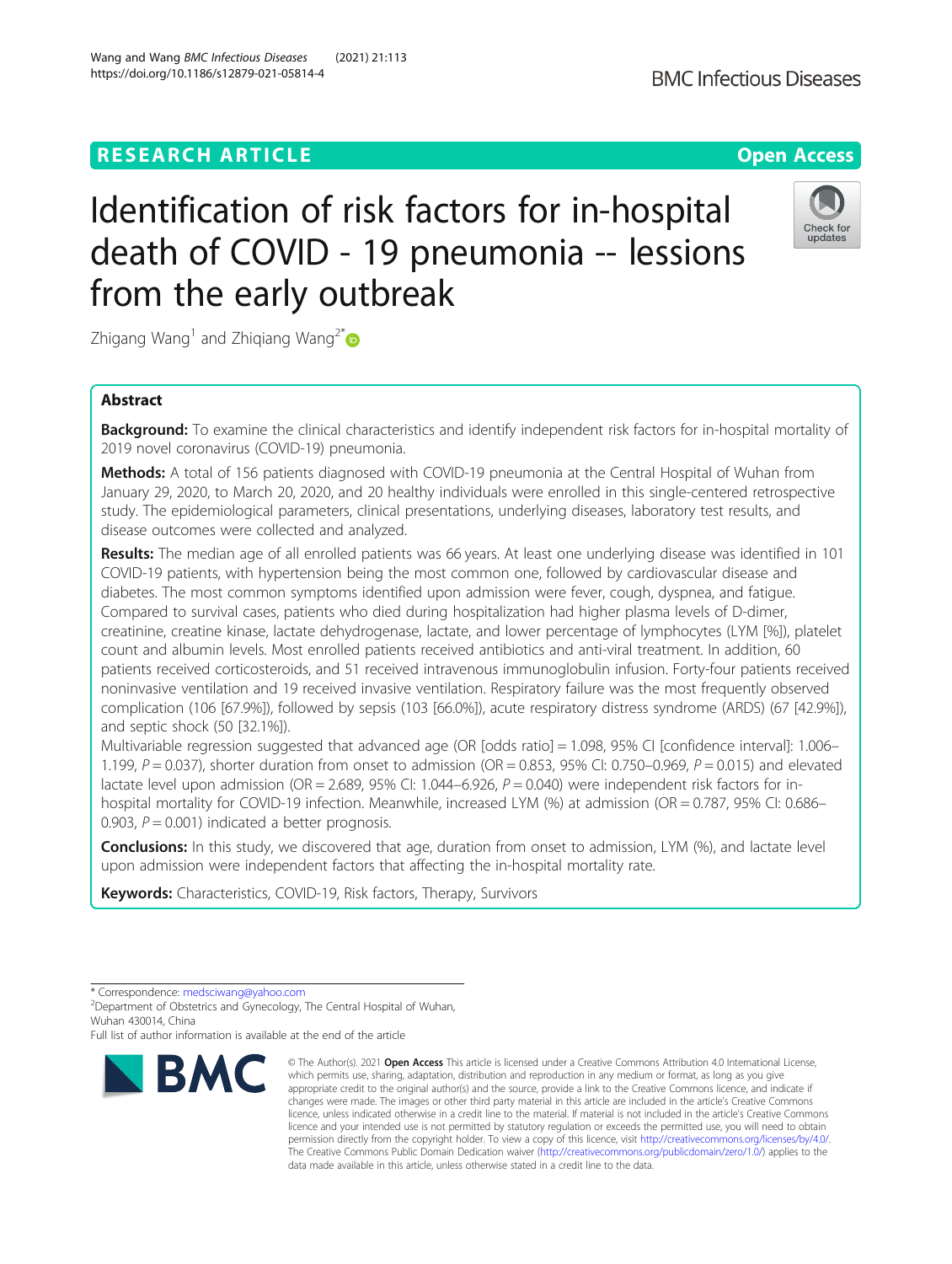# Background

Since it was first identified, the 2019 novel coronavirus (COVID-19) has relentlessly spread all over the world and infected almost 42 million people as of Oct 23, 2020, and taken more than 1.1 million lives [\[1,](#page-8-0) [2\]](#page-8-0). The COVID-19 is the seventh member of the coronavirus family [[3\]](#page-8-0). Compared with the 10% fatal rate in SARS-CoV infection [\[4](#page-8-0)] and 37% in MERS-CoV infection [\[5](#page-8-0)], the mortality rate of COVID-19 seems to be lower and has been estimated around 1–5% [\[2\]](#page-8-0). However, COVID-19 has a higher reproduction number (RO) therefore is much more contagious than its precursors, which results in an enormous burden to global health. The clinical symptoms of COVID-19 infection are generally mild, and most patients have a good prognosis. However, the conditions can deteriorate in about 10–20% of all patients who are often required to be transferred to intensive care unit (ICU) and suffered from a very high mortality rate [[6\]](#page-8-0).

Due to its latent onset, it is important to early identify patients with increased risks of disease progression so clinical treatment can be adjusted before disease progression. Even though numerous reports have been published about COVID-19, studies that focus on identifying such risk factors are still needed. Here in this retrospective analysis, we identified several risk factors that associated with death in COVID-19 patients and assessed the effectiveness of current treatment strategies.

# Methods

A total of 156 patients diagnosed with COVID-19 at the Central Hospital of Wuhan from January 29, 2020, to March 20, 2020, and 20 healthy individuals (age/sex matched) were included in this single-centered retrospective study. Epidemiology parameters, clinical presentations, laboratory results, and disease outcomes of enrolled patients were collected and reviewed for COVID-19 patients by two independent designated researchers. While in the control group, only laboratory results were collected.

The diagnosis was made following the Chinese COVID-19 management guideline (7th Edition) [\[7\]](#page-8-0), and the disease severity was characterized as mild, moderate, severe, or critical according to the same guideline. More specifically, the diagnosis for the suspected patients required confirmational real-time PCR tests for COVID-19 nucleic acid with samples obtained from patients' throat swabs and/or bronchoalveolar lavage fluid (BALF).

For severe and critical patients, corticosteroid therapy (methylprednisolone 40–120 mg per day) was given immediately upon admission or within the first 3 days of hospitalization. Antibiotics and Oseltamivir were empirically applied to all patients. Oxygen support (nasal cannula, high oxygen flow, noninvasive assisted ventilation, and mechanical ventilation) was applied to patients as needed.

#### **Definitions**

Fever was defined as an axillary temperature above 37.3 °C. Sepsis and septic shock were defined according to the 2016 Third International Consensus Definition for Sepsis and Septic Shock [\[8](#page-9-0)]. Acute respiratory distress syndrome (ARDS) was diagnosed according to the Berlin Definition [[9\]](#page-9-0). Acute kidney injury was identified according to the Kidney Disease: Improving Global Outcomes definition (KDIGO) guideline [[10](#page-9-0)]. The acute cardiac injury was diagnosed if serum levels of cardiac enzymes increased above the upper limit of the normal value or new abnormalities identified in electrocardiography and echocardiography [\[6\]](#page-8-0).

Discharge criteria was defined as: body temperature returned to normal and maintained at least three consecutive days; remission of respiratory symptoms; significant improvement on chest computed tomography (CT) scans and negative results on RNA tests on nasopharyngeal swabs obtained at least 24 h apart.

#### Statistical analysis

Data was analyzed with SPSS software for windows (version 25.0 IBM Corp, Armonk, NY). Continuous variables were expressed as median and interquartile (IQR). The student t-test was applied for normally distributed continuous variables and the Mann-Whitney  $U$  test for nonnormally distributed variables. Categorical variables were compared with the  $\chi^2$  test or Fisher exact test.

All parameters that might affect in-hospital mortality were screened by univariable analyses. The variables that reached significance were further tested by multivariable stepwise logistic regression analyses (stepwise enter method). After the risk factors were determined, Kaplan-Meier survival curves were plotted to reveal the effect of laboratory risk factors on in-hospital mortality. Receiveroperating characteristic (ROC) curves were constructed to assess the diagnostic value of the laboratory test results. The optimal cutoff was first assessed by Youden's index (J = Sensitivity + Specificity − 1). STATA statistical analysis software was used to assess the difference between the areas under the receiver-operating characteristic curve (AUC). For laboratory results, we considered the normal ranges used in the Central Hospital of Wuhan as the reference.  $P < 0.05$  was considered statistically significant.

# Results

The cohort included in this study consisted of 156 hospitalized patients diagnosed with COVID-19 pneumonia and 20 healthy controls. Among all patients, 56 died during hospitalization and 100 were successfully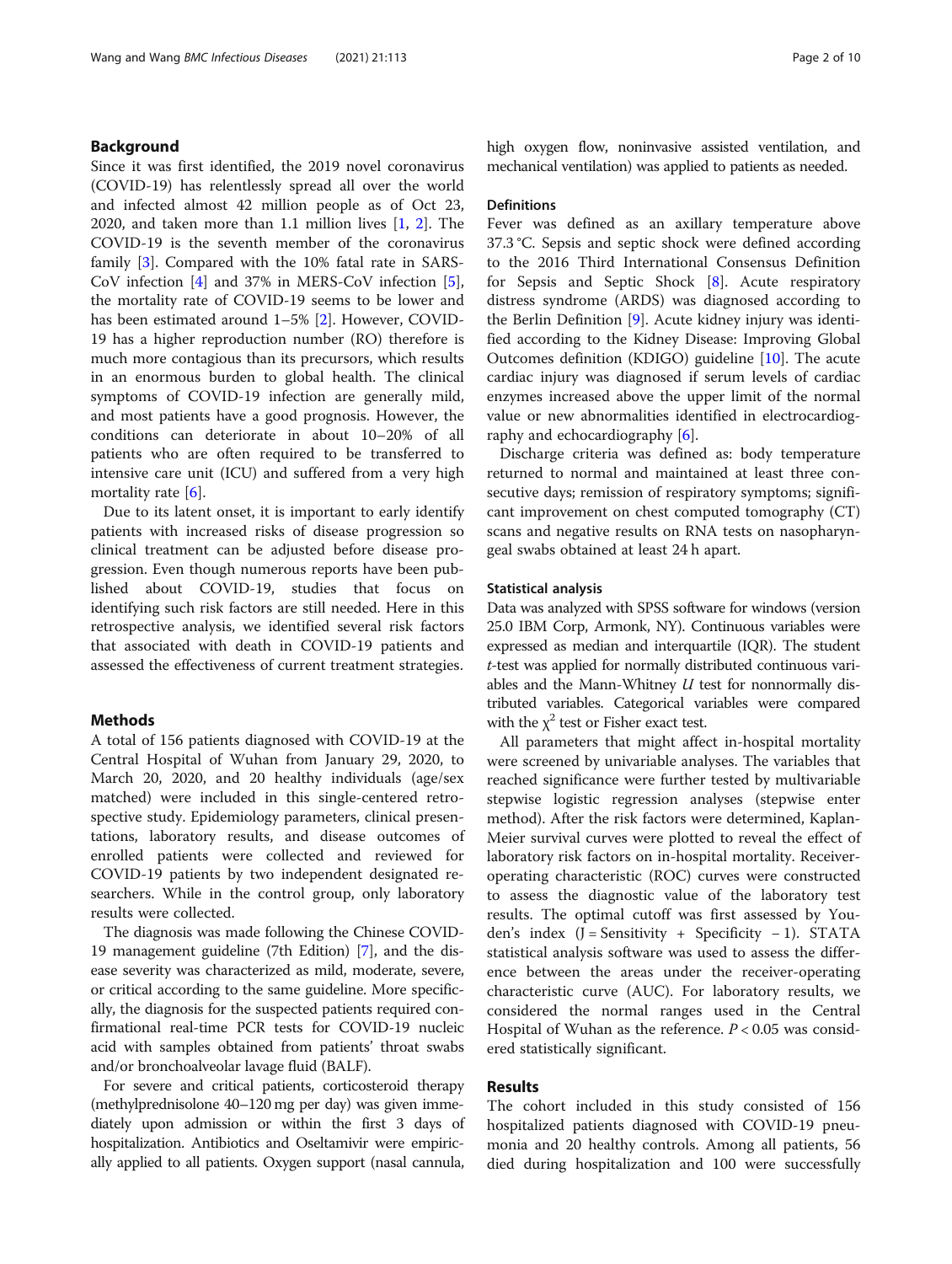discharged. The median age of all enrolled patients was 66 years (IQR, 46.3–73.0; range, 9–99 years), and 76 (48.7%) were male. Comorbidities were identified in 101 (64.7%) patients, with hypertension, cardiovascular disease, and diabetes being the most common ones. The most common symptoms presented upon admission were fever (79 [50.6%]) and cough (71 [45.5%]), followed by dyspnea (28 [17.9%]) and fatigue (23 [14.7%]) (Table 1).

Compared with successfully discharged patients, the patients who died during hospitalization were older (72.0 years [65.3–83.0] VS 58.0 years [37.0–69.0]), and were more likely complicated with underlying diseases such as hypertension (34 [60.7%] vs 31 [31.0%]), diabetes (20 [35.7%] vs 11 [11.0%]), cardiovascular disease (27 [48.2%] vs 17 [17.0%]), cerebrovascular disease (13 [23.2%] vs 9 [9.0%]), chronic obstructive pulmonary disease (COPD) (15 [26.8%] vs 12 [12.0%]), cancer (11 [19.6%] vs 3 [3.0%]), chronic renal disease (11 [19.6%] vs 4 [4.0%]), and chronic liver disease (12 [21.4%] vs 2 [2.0%]). Compared with survivors, non-survivors were more likely to present with fatigue (15 [26.8%] vs 8 [8.0%]), anorexia (9 [16.1%] vs 4 [4.0%]), and neuropsychic symptoms (4 [7.1%] vs 0) (Table 1).

In terms of laboratory tests, multiple differences between survivors and non-survivors were identified and summarized in Table [2](#page-3-0). Specifically, non-survivors had an increased level of white blood cell (WBC) count, neutrophil count, percentage of neutrophils, D-dimer, creatinine, creatine kinase (CK), and lactate dehydrogenase (LDH), as well as higher levels of c-reactive protein (CRP), procalcitonin (PCT) and interleukin-6 (IL-6). Whereas, percentage of lymphocytes, platelet count, and albumin levels were significantly lower in non-survivors. In addition, non-survivors had elevated levels of lactate and glucose, accompanied by lower levels of  $PaO<sub>2</sub>/FiO<sub>2</sub>$ (Table [3](#page-4-0)). Furthermore, our result suggested that the level of LYM (%) in COVID-19 patients upon admission was significantly lower than that in the control group. In

Table 1 Baseline characteristics of patients infected with COVID-19

|                                 | <b>Total</b><br>$(n = 156)$ | Survivor<br>$(n = 100)$ | Non-survivor<br>$(n = 56)$ | $P$ value <sup><math>a</math></sup> |
|---------------------------------|-----------------------------|-------------------------|----------------------------|-------------------------------------|
| <b>Characteristics</b>          |                             |                         |                            |                                     |
| Age, years                      | 66.0 (46.3-73.0)            | 58.0 (37.0-69.0)        | 72.0 (65.3-83.0)           | < 0.001                             |
| Male, %                         | 76 (48.7)                   | 44(44.0)                | 32(57.1)                   | 0.115                               |
| <b>Underlying disease</b>       |                             |                         |                            |                                     |
| Cardiovascular disease, %       | 44 (28.2)                   | 17 (17.0)               | 27 (48.2)                  | < 0.001                             |
| COPD, %                         | 27(17.3)                    | 12 (12.0)               | 15 (26.8)                  | 0.019                               |
| Chronic renal disease, %        | 15(9.6)                     | 4(4.0)                  | 11 (19.6)                  | 0.001                               |
| Chronic liver disease, %        | 14(9.0)                     | 2(2.0)                  | 12(21.4)                   | < 0.001                             |
| Cerebrovascular, %              | 22(14.1)                    | 9(9.0)                  | 13(23.2)                   | 0.014                               |
| Diabetes, %                     | 31 (19.9)                   | 11(11.0)                | 20 (35.7)                  | < 0.001                             |
| Hypertension, %                 | 65 (41.7)                   | 31 (31.0)               | 34 (60.7)                  | < 0.001                             |
| Cancer, %                       | 14(9.0)                     | 3(3.0)                  | 11 (19.6)                  | < 0.001                             |
| Initial symptoms                |                             |                         |                            |                                     |
| Fever, %                        | 79 (50.6)                   | 56 (56.0)               | 23 (41.4)                  | 0.074                               |
| Cough, %                        | 71 (45.5)                   | 45 (45.0)               | 26 (46.4)                  | 0.864                               |
| Chest tightness, %              | 28 (17.9)                   | 16 (16.0)               | 12(21.4)                   | 0.397                               |
| Asthma, %                       | 30 (19.2)                   | 22 (22.0)               | 8(14.3)                    | 0.241                               |
| Headache, %                     | 5(3.2)                      | 2(2.0)                  | 3(5.4)                     | 0.351                               |
| Myalgia, %                      | 2(1.3)                      | 1(1.0)                  | 1(1.8)                     | 1.000                               |
| Chill, %                        | 4(2.6)                      | 4(4.0)                  | 0(0)                       | 0.297                               |
| Nausea or vomiting, %           | 8(5.1)                      | 3(3.0)                  | 5(8.9)                     | 0.136                               |
| Fatigue, %                      | 23 (14.7)                   | 8(8.0)                  | 15(26.8)                   | 0.002                               |
| Diarrhea, %                     | 2(1.3)                      | 1(1.0)                  | 1(1.8)                     | 0.359                               |
| Poor appetite, %                | 13(8.3)                     | 4(4.0)                  | 9(16.1)                    | 0.014                               |
| Disturbance of consciousness, % | 4(2.6)                      | 0(0)                    | 4(7.1)                     | 0.015                               |

Notes: Data presented as n (%) or median (IQR)<br>Abbreviations: COVID-19 Coronavirus Disease 2019, IQR interquartile range, COPD Chronic obstructive pulmonary disease

 $a$  P values indicate differences between survivors and non-survivors.  $P < 0.05$  was considered statistically significant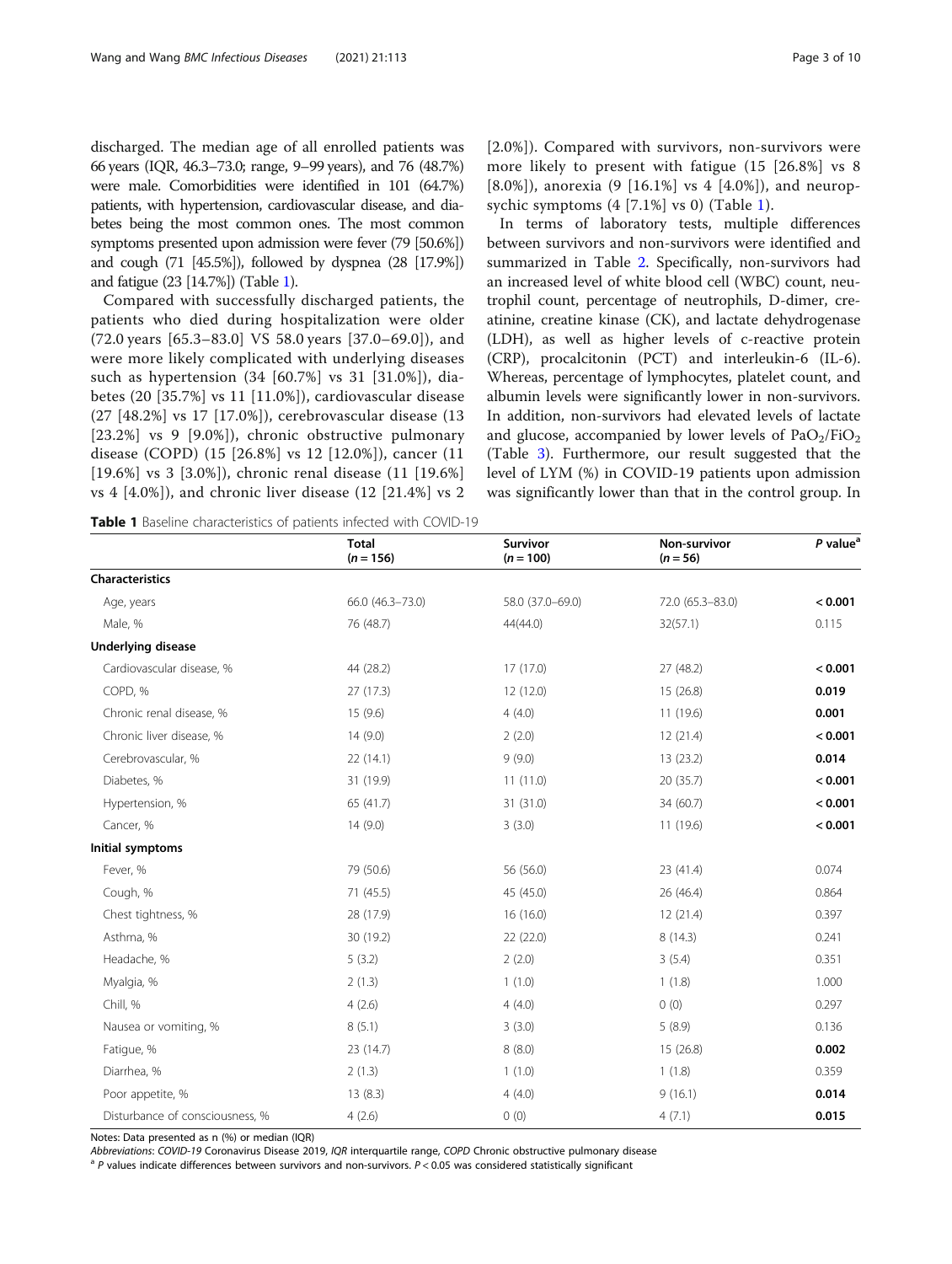# <span id="page-3-0"></span>**Table 2** Laboratory findings of patients infected with COVID-19 on admission to hospital

|                                      | <b>Total</b><br>$(n = 156)$ | Survivor<br>$(n = 100)$ | Non-survivor<br>$(n = 56)$ | $P$ value <sup>a</sup> |
|--------------------------------------|-----------------------------|-------------------------|----------------------------|------------------------|
| WBC count, 10 <sup>9</sup> /L        | $6.2$ (4.7-8.3)             | $5.6(4.5 - 7.2)$        | $7.8(5.5 - 12.6)$          | < 0.001                |
| Neutrophil count, 10 <sup>9</sup> /L | $4.0(3.0-6.8)$              | $3.4(2.5-5.0)$          | $6.8(4.5-11.3)$            | < 0.001                |
| Lymphocyte count, 10 <sup>9</sup> /L | $1.2(0.7-1.7)$              | $1.4(1.0-1.9)$          | $0.7(0.5-1.1)$             | 0.503                  |
| NEU (%), %                           | 71.0 (58.9-84.4)            | 62.9 (55.3-72.4)        | 86.7 (76.3-91.0)           | < 0.001                |
| LYM (%), %                           | 19.7 (10.5-30.6)            | 27.6 (18.4-33.5)        | $8.7(4.7-14.3)$            | < 0.001                |
| Hemoglobin, g/L                      | 123.7 (114.2-136.6)         | 125.0 (115.5-136.3)     | 122.4 (113.9-135.8)        | 0.246                  |
| Platelet, 10 <sup>9</sup> /L         | 194.0 (157.0-249.0)         | 218.5 (172.3-259.5)     | 168.0 (114.0-200.0)        | < 0.001                |
| Total bilirubin, mmol/L              | $10.9(7.5-17.2)$            | $10.7(7.5 - 14.6)$      | $13.0(7.5 - 25.6)$         | 0.057                  |
| LDH, U/L                             | 197.0 (159.5-279.0)         | 175.0 (149.0-219.0)     | 310.5 (201.0-479.3)        | < 0.001                |
| ALT, U/L                             | 20.2 (13.5 - 39.5)          | 19.5 (13.0-37.9)        | 22.1 (14.7-41.5)           | 0.400                  |
| AST, U/L                             | $21.7(16.1 - 34.2)$         | $18.8(15.1 - 26.6)$     | $30.0(21.3 - 55.3)$        | 0.002                  |
| Albumin, q/L                         | 37.5 (33.8-42.6)            | 39.9 (36.5-43.3)        | 33.1 (29.7-33.6)           | < 0.001                |
| Globulin, q/L                        | 28.7 (24.4-32.9)            | 28.2 (24.1-30.9)        | 31.5 (24.8-34.9)           | 0.014                  |
| BUN, mmol/L                          | $4.7(3.7-6.2)$              | $4.2$ $(3.3-5.3)$       | $6.2$ (5.0-10.8)           | < 0.001                |
| Creatinine, µmol/L                   | 66.1 (50.3-84.2)            | 64.8 (50.9-75.1)        | 74.2 (47.0-126.9)          | 0.008                  |
| CK, U/L                              | 68.0 (45.0-121.0)           | 63.0 (40.0-96.0)        | 112.8 (62.3-245.0)         | 0.028                  |
| CK-MB, U/L                           | $1.6(0.8-4.6)$              | $0.9(0.7-1.4)$          | $4.3(1.7-13.3)$            | 0.044                  |
| troponin I, pg/ml                    | $20.0$ $(4.1 - 57.5)$       | $10.0$ $(3.0 - 20.0)$   | 50.0 (22.3-115.0)          | 0.013                  |
| BNP, ng/L                            | 118.5 (32.5-392.7)          | 56.8 (20.0-132.9)       | 374.7 (135.1-814.5)        | 0.069                  |
| D-dimer, mg/L                        | $1.0(0.4-4.6)$              | $0.7(0.2-1.6)$          | $3.3(1.2 - 7.8)$           | 0.025                  |
| CRP, mg/L                            | $0.9(0.1 - 3.6)$            | $0.2$ (0.1-1.6)         | $4.1(2.5 - 7.2)$           | < 0.001                |
| Procalcitonin, ng/mL                 | $0.06(0.04 - 0.14)$         | $0.05(0.04 - 0.06)$     | $0.37(0.12 - 0.77)$        | 0.022                  |
| IL-6, pg/mL                          | $7.1 (2.4 - 24.7)$          | $2.9(1.5 - 7.4)$        | 79.6 (9.6-212.5)           | 0.027                  |
| CD19+, count/µL                      | $12.6(9.0-18.9)$            | $11.1 (8.6 - 17.0)$     | $16.6(10.1-19.1)$          | 0.292                  |
| CD3+, count/µL                       | 68.9 (57.4-75.3)            | 70.6 (62.0-76.7)        | 66.8 (54.6-71.4)           | 0.329                  |
| CD4+, count/µL                       | 38.8 (34.6-46.0)            | 38.8 (31.4-45.2)        | 39.4 (36.2-52.5)           | 0.183                  |
| CD8+, count/µL                       | 25.3 (19.2-32.3)            | 26.7 (19.6-33.9)        | 20.5 (13.9 - 30.5)         | 0.063                  |
| CD4/CD8                              | $1.6(1.1-2.3)$              | $1.5(1.0-2.1)$          | $1.8(1.2 - 3.9)$           | 0.071                  |

Notes: Data presented as n (%) or median (IQR)

Abbreviations: COVID-19 Coronavirus Disease 2019, WBC White blood cell, NEU (%) Percentage of neutrophils, LYM (%) Percentage of lymphocytes, LDH Lactate dehydrogenase, ALT Alanine aminotransferase, AST Aspartate aminotransferase, BUN Blood urea nitrogen, CK Creatine kinase-MB, CK-MB Creatine kinase-MB, BNP Brain natriuretic peptide, CRP C-reactive protein, IL-6, Interleukin-6

 ${}^{a}P$  values indicate differences between survivors and non-survivors.  $P < 0.05$  was considered statistically significant

contrast, the levels of CRP, D-dimer, and lactate were higher in COVID-19 patients (Table [4](#page-4-0)).

ventilation) and renal replacement therapy was more commonly applied in non-survivors (Table [5\)](#page-5-0).

150 (96.2%) patients received antibiotics and 139 (89.1%) received antiviral treatment. Unsurprisingly, systematic corticosteroid was more commonly applied in non-survivors. Fifty-six patients (35.9%) received high-flow nasal cannula oxygen therapy, 44 (28.2%) received non-invasive mechanical ventilation and 19 patients (12.2%) required invasive mechanical ventilation support. Six patients (3.8%) received renal replacement therapy (RRT) and no patients were treated with extracorporeal membrane oxygenation therapy. Oxygen support (including high oxygen flow, noninvasive assisted ventilation, and mechanical

The clinical outcomes of the enrolled 156 COVID-19 patients were summarized in Table [6.](#page-5-0) Unsurprisingly, non-survivor patients were more likely to develop complications compared with survivors. Respiratory failure was the most frequently developed complication (106 [67.9%]), followed by sepsis (103 [66.0%]), ARDS (67 [42.9%]), septic shock (50 [32.1%]), arrhythmia (42 [26.9%]), acute cardiac injury (26 [16.7%]), cardiac failure (24 [15.4%]), and acute kidney injury (18 [11.5%]). The median time from disease onset to admission was 10.0 days (IQR 4.3–16.0). And the median time from disease onset to discharge was 36.0 days (IQR 27.3–48.0),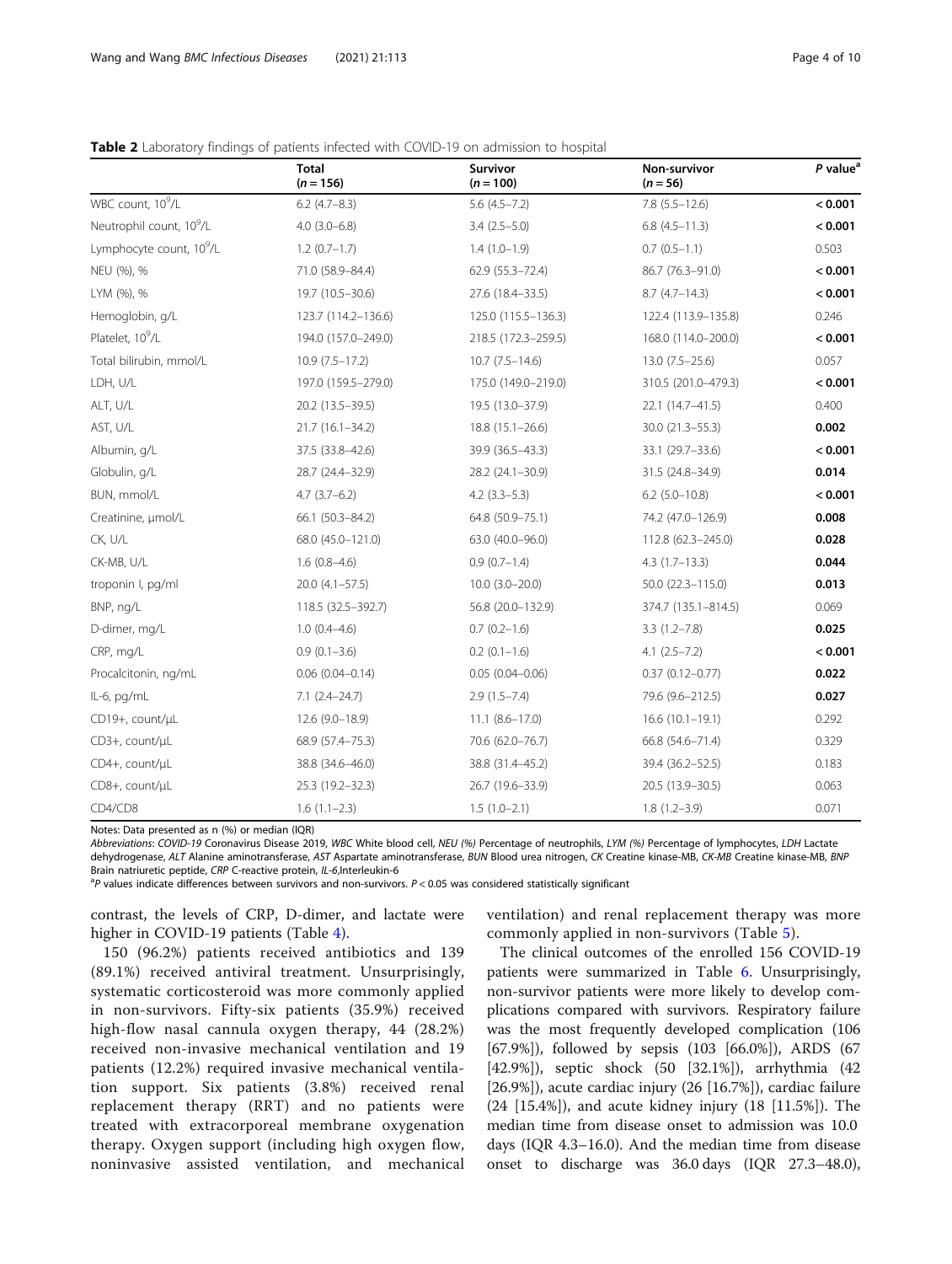|                           | <b>Total</b><br>$(n = 156)$ | <b>Survivor</b><br>$(n = 100)$ | Non-survivor<br>$(n = 56)$ | P value <sup>a</sup> |
|---------------------------|-----------------------------|--------------------------------|----------------------------|----------------------|
| Ph                        | 7.44 (7.39-7.47)            | 7.43 (7.40-7.46)               | 7.45 (7.39-7.48)           | 0.970                |
| PaO <sub>2</sub> , mm Hq  | 91.0 (64.3-119.0)           | 95.0 (79.0-129.0)              | 72.0 (50.0-116.0)          | 0.049                |
| $PaO2/FiO2$ , mm Hq       | 195.0 (90.0-262.5)          | 225.0 (152.5-287.5)            | 117.5 (78.3-192.9)         | < 0.001              |
| PaCO <sub>2</sub> , mm Hq | 38.0 (34.0-42.0)            | 40.0 (35.0-45.0)               | 36.0 (33.0-40.0)           | 0.113                |
| BE, mmol/L                | $1.9(-0.7-4.1)$             | $2.1$ ( $-0.1 - 3.9$ )         | $1.2$ (-1.8-4.6)           | 0.300                |
| $K^+$ , mmol/L            | $3.8(3.4-4.1)$              | $3.8(3.5-4.2)$                 | $3.8(3.3-4.1)$             | 0.768                |
| Na <sup>+</sup> , mmol/L  | 140.0 (136.0-143.8)         | 141.0 (138.0-144.0)            | 137.0 (133.0-142.0)        | 0.641                |
| $Ca2+$ , mmol/L           | $0.9(0.7-1.0)$              | $0.9(0.7-1.1)$                 | $0.9(0.7-1.0)$             | 0.482                |
| Lactate, mmol/L           | $1.7(1.2-2.3)$              | $1.5(1.1-2.1)$                 | $2.0(1.5-2.9)$             | 0.005                |
| Hematocrit, %             | 37.0 (32.0-41.0)            | 38.0 (32.5-42.0)               | 36.0 (30.0-40.0)           | 0.627                |
| Glucose, mmol/L           | $6.7(5.4-8.7)$              | $5.9(4.9 - 7.9)$               | $7.4(6.2 - 11.1)$          | 0.034                |

<span id="page-4-0"></span>Table 3 Blood gas analysis of patients infected with COVID-19

Notes: Data presented as median (IQR)

Abbreviations: COVID-19 Coronavirus Disease 2019, PaO<sub>2</sub> Partial pressure of oxygen, PaO<sub>2</sub> Partial pressure of carbon dioxide, BE Base excess

 $P$  values indicate differences between survivors and non-survivors.  $P < 0.05$  was considered statistically significant

whereas the median time to death was 17.0 days (IQR 10.0–26.5). After comparing the time from disease onset to hospital admission and total hospital stay between non-survivors with survivors [(median time, 6.0 days [1.0–10.0] vs 14.5 days [7.0–20.0]) and (median time, 9.0 days [3.3–16.0] vs 22.0 days [16.0–29.0]) respectively], it seemed like the disease progressed more rapidly in nonsurvivors.

Next, multivariable logistic regression assay discovered that age (OR  $[odds \text{ ratio}] = 1.098, 95\% \text{ CI}$   $[confidence \text{]}$ interval]: 1.006–1.199,  $P = 0.037$ ), duration from onset to admission (OR = 0.853, 95% CI: 0.750–0.969,  $P = 0.015$ ), LYM (%) at admission (OR = 0.787, 95% CI: 0.686– 0.903,  $P = 0.001$ ), and lactate at admission (OR = 2.689, 95% CI: 1.044–6.926,  $P = 0.040$ ) were independent risk factors for in-hospital death of COVID-19 pneumonia (Table [7\)](#page-6-0).

The Kaplan-Meier survival curve showed a trend toward poorer survival in COVID-19 patients with increased lactate levels and/or decreased LYM (%)

upon admission ( $P = 0.020$  and  $P < 0.001$ , respectively) (Fig. [1](#page-6-0)). In addition, we conducted the ROC curve assay and calculated the AUC among the following three indicators. We discovered that the AUC of LYM (%) was 0.903 (95% CI, 0.856–0.949), 0.792 (95% CI, 0.720–0.863) for D-dimer and of 0.651 (95% CI, 0.555–0.748) for lactate (Fig. [2](#page-7-0)). Comparing to the other indicators, the AUC of LYM (%) was higher in predicting in-hospital death (LYM [%] VS D-dimer,  $P = 0.003$ ; LYM [%] VS lactate,  $P < 0.001$ ; respectively). Furthermore, we discovered that the cutoff value of LYM (%) for predicting in-hospital death was 14.7%.

# **Discussion**

In this study, we reported a cohort of 156 patients with laboratory-confirmed COVID-19 pneumonia. After carefully summarized and compared patients' clinical characteristics, we identified several risk factors for in-hospital death. Specifically, our data suggested that advanced age, shorter duration from onset to admission, decreased

| Table 4 Comparision of the laboratory levels between the COVID-19 and healthy control group |  |  |  |  |  |
|---------------------------------------------------------------------------------------------|--|--|--|--|--|
|---------------------------------------------------------------------------------------------|--|--|--|--|--|

| <b>TWHE T</b> COMPanDING OF the RUORIOLY ICYCD DELIVEER the COVID TO and Healthy control group |                            |                          |         |  |  |
|------------------------------------------------------------------------------------------------|----------------------------|--------------------------|---------|--|--|
|                                                                                                | Covid-19 group $(n = 156)$ | Control group $(n = 20)$ | P value |  |  |
| Age, years                                                                                     | 66.0 (46.3-73.0)           | 66.0 (44.8-73.3)         | 0.968   |  |  |
| Male, %                                                                                        | 76 (48.7)                  | 10(50)                   | 0.886   |  |  |
| WBC count, 10 <sup>9</sup> /L                                                                  | $6.2(4.7-8.3)$             | $5.6(4.0 - 7.0)$         | 0.090   |  |  |
| LYM (%), %                                                                                     | 19.7 (10.5-30.6)           | 27.2 (22.2-34.1)         | 0.003   |  |  |
| Creatinine, µmol/L                                                                             | $66.1(50.3 - 84.2)$        | $67.8$ $(53.5 - 75.0)$   | 0.891   |  |  |
| CRP, mg/L                                                                                      | $0.9(0.1-3.6)$             | $0.4(0.1-0.6)$           | 0.016   |  |  |
| D-dimer, mg/L                                                                                  | $1.0(0.4-4.6)$             | $0.4(0.2-0.7)$           | < 0.001 |  |  |
| Lactate, mmol/L                                                                                | 1.7 (1.2–2.3)              | $1.2(0.8-1.4)$           | < 0.001 |  |  |
|                                                                                                |                            |                          |         |  |  |

Notes: Data presented as n (%) or median (IQR)

Abbreviations: COVID-19 Coronavirus Disease 2019, WBC White blood cell, LYM (%) Percentage of lymphocytes, CRP C-reactive protein

 $P < 0.05$  was considered statistically significant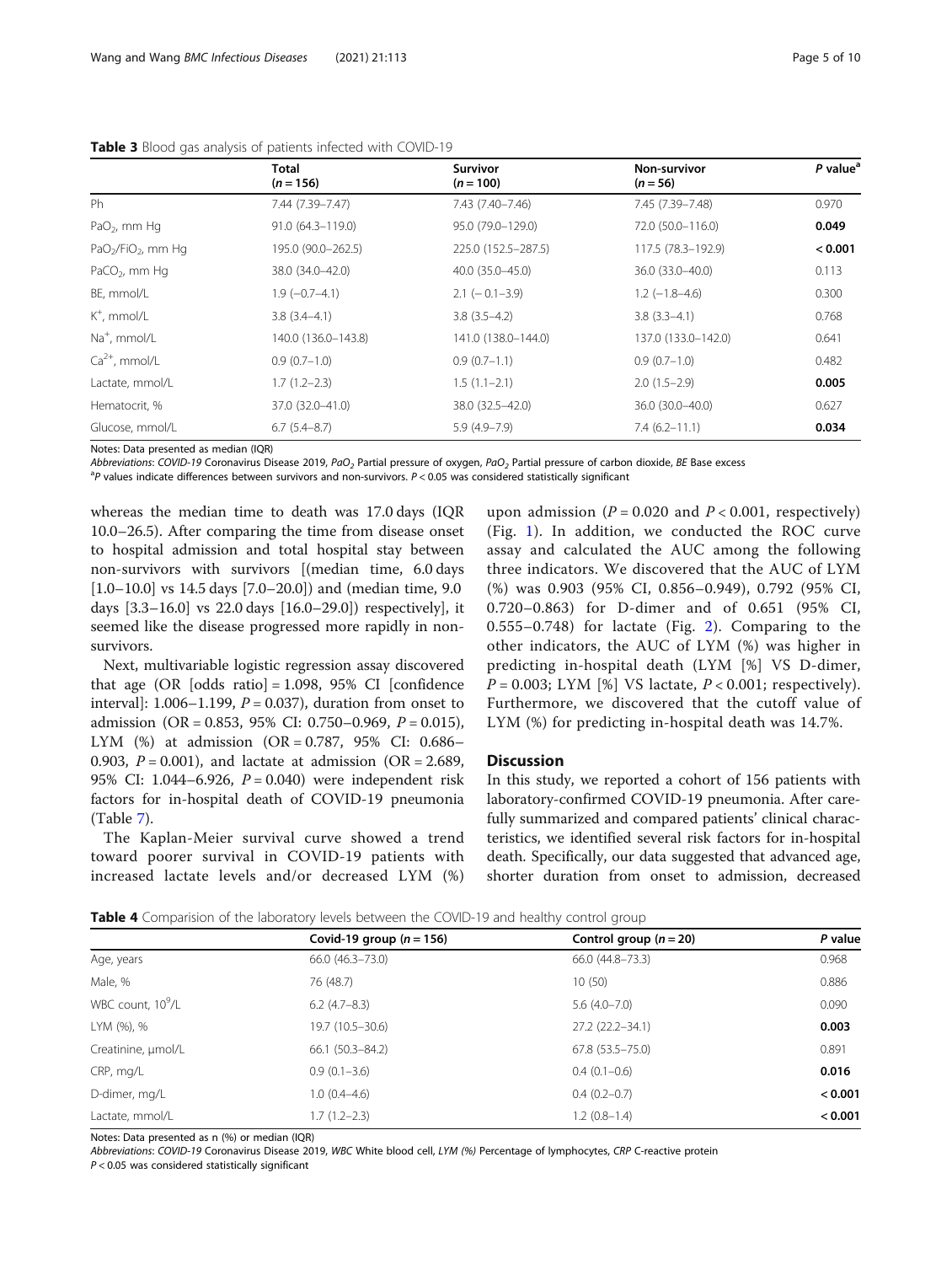## <span id="page-5-0"></span>Table 5 Treatments of patients infected with COVID-19

|  |  | ÷ |  |
|--|--|---|--|
|  |  |   |  |
|  |  |   |  |
|  |  |   |  |
|  |  |   |  |

|                                           | <b>Total</b><br>$(n = 156)$ | <b>Survivor</b><br>$(n = 100)$ | Non-survivor<br>$(n = 56)$ | P value <sup>a</sup> |
|-------------------------------------------|-----------------------------|--------------------------------|----------------------------|----------------------|
| Antibiotics, %                            | 150 (96.2)                  | 96 (96.0)                      | 54 (96.4)                  | 1.000                |
| Antiviral treatment, %                    | 139 (89.1)                  | 89 (89.0)                      | 50 (89.3)                  | 0.956                |
| Corticosteroids, %                        | 60(38.5)                    | 22(22.0)                       | 38 (67.9)                  | < 0.001              |
| Intravenous immunoglobulin, %             | 51 (32.7)                   | 18 (18.0)                      | 33 (58.9)                  | < 0.001              |
| High-flow nasal cannula oxygen therapy, % | 56 (35.9)                   | 26(26.0)                       | 30 (53.6)                  | 0.001                |
| Non-invasive mechanical ventilation, %    | 44 (28.2)                   | 13(13.0)                       | 31 (55.4)                  | < 0.001              |
| Invasive mechanical ventilation, %        | 19 (12.2)                   | 1(1.0)                         | 18 (32.1)                  | < 0.001              |
| RRT. %                                    | 6(3.8)                      | 1(1.0)                         | 5(8.9)                     | 0.023                |

Notes: Data presented as n (%)

Abbreviations: COVID-19 Coronavirus Disease 2019, RRT Renal replacement therapy

 $P$  values indicate differences between survivors and non-survivors. P < 0.05 was considered statistically significant

LYM (%) and increased lactate at admission were associated with higher odds of in-hospital death.

The Central Hospital of Wuhan is the largest tertiary hospital around the Huanan Seafood Wholesale Market area, were speculated to be ground zero for this pandemic [[11](#page-9-0)–[13](#page-9-0)]. Considering the fact that most of the enrolled patients lived close to this market, our data might include a large portion of patients with so-called "primary infection". Comparing with other reports [[6](#page-8-0), [14](#page-9-0), [15\]](#page-9-0), patients included in our cohort were older and more commonly complicated with underlying diseases. It seemed like that the patients in our study were much severer when they were diagnosed and had a longer hospital stay.

Our data suggested symptoms like fatigue, anorexia, and neuropsychic presentations were more common in the critically ill patients. The onset and persistence of these symptoms might suggest an unfavorable prognosis.

Time from disease onset to admission and death was much shorter for non-survivors, which might imply a more rapid disease progression.

After carefully reviewed the medical records of all enrolled patients, we found that 26.9% of patients with COVID-19 pneumonia presented with arrhythmia and 16.7% complicated with acute cardiac injuries. Further analysis indicated that the incidence of myocardial injury was much higher in non-survivors. In Li's report [\[16](#page-9-0)], they found at least 8% of patients with COVID-19 suffered an acute cardiac injury and this ratio was 12% in Wang's research [\[15\]](#page-9-0). The pathogenesis of COVID-19 infection-related acute myocardial injury is still understudied. But according to the clinical presentation and available laboratory results, we speculated that the direct assault from the virus, hypoxemia induced by pneumonia, and over-reacting immune response all play important roles in the pathogenesis.

|                                   | Total<br>$(n = 156)$ | <b>Survivor</b><br>$(n = 100)$ | Non-survivor<br>$(n = 56)$ | P value <sup>a</sup> |
|-----------------------------------|----------------------|--------------------------------|----------------------------|----------------------|
| Arrhythmia, %                     | 42 (26.9)            | 13(13.0)                       | 29 (51.8)                  | < 0.001              |
| Sepsis, %                         | 103 (66.0)           | 49 (49.0)                      | 54 (96.4)                  | < 0.001              |
| ARDS, %                           | 67 (42.9)            | 17(17.0)                       | 50 (89.3)                  | < 0.001              |
| Respiratory failure, %            | 106 (67.9)           | 50 (50.0)                      | 56 (100)                   | < 0.001              |
| Cardiac failure, %                | 24 (15.4)            | 11(11.0)                       | 13 (35.9)                  | 0.043                |
| Septic shock, %                   | 50(32.1)             | 9(9.0)                         | 41 (73.2)                  | < 0.001              |
| Acute kidney injury, %            | 23(14.7)             | 8(8.0)                         | 15(26.8)                   | 0.002                |
| Acute cardiac injury, %           | 26(16.7)             | 6(6.0)                         | 20(35.7)                   | < 0.001              |
| Onset to admission, days          | $10.0(4.3 - 16.0)$   | $14.5(7.0-20.0)$               | $6.0(1.0-10.0)$            | < 0.001              |
| Hospitalization, days             | 18.0 (11.0-27.8)     | 22.0 (16.0-29.0)               | $9.0(3.3 - 16.0)$          | < 0.001              |
| Onset to discharge or death, days | 30.0 (21.0-42.8)     | 36.0 (27.3-48.0)               | 17.0 (10.0-26.5)           | < 0.001              |

Notes: Data presented as n (%) or median (IQR)

Abbreviations: COVID-19 Coronavirus Disease 2019, ARDS Acute respiratory distress syndrome

 $P$  values indicate differences between survivors and non-survivors.  $P < 0.05$  was considered statistically significant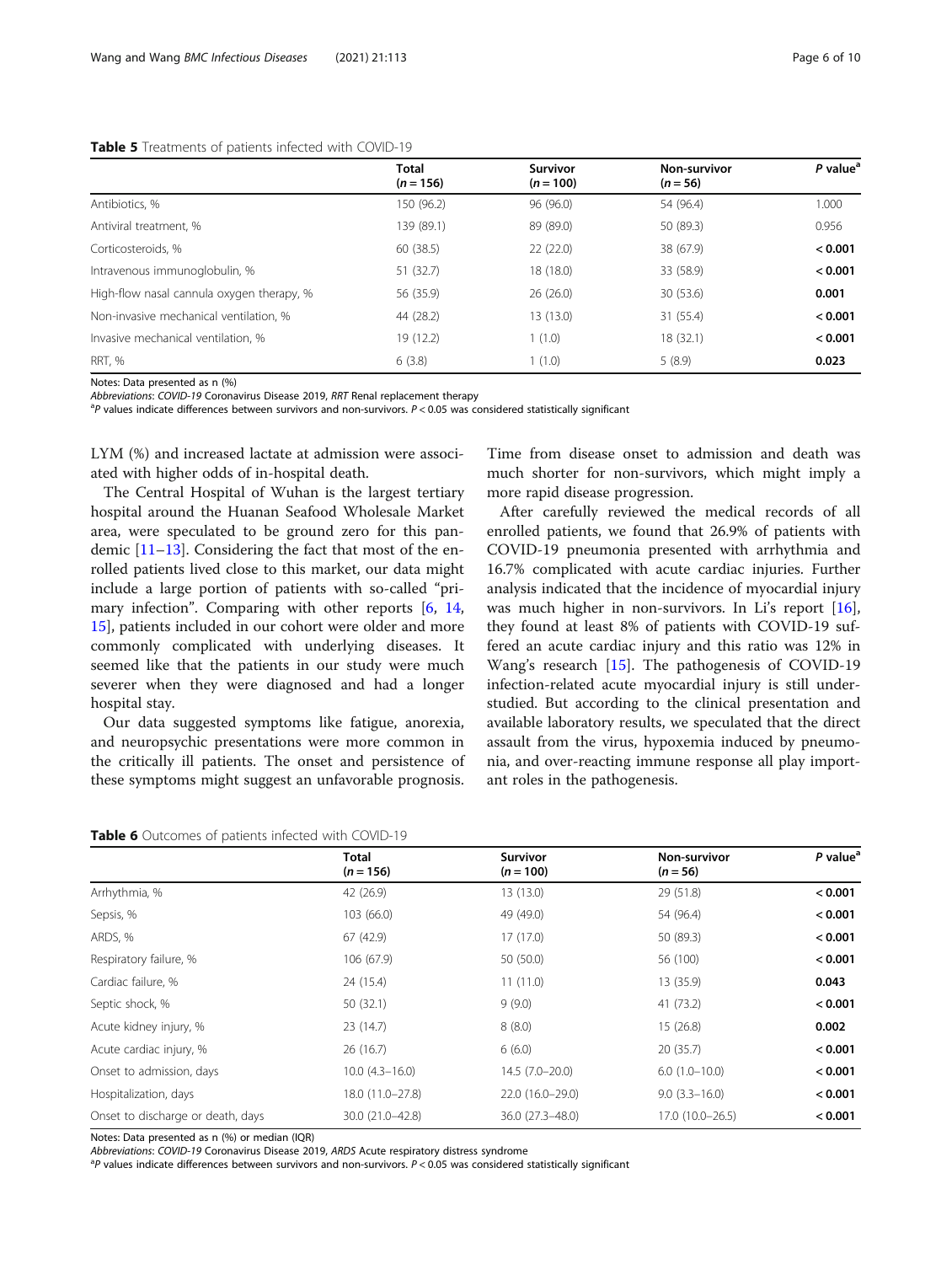|                        | <b>Univariable Analyses</b> |                 |         | <b>Multivariable Analyses</b> |                  |         |
|------------------------|-----------------------------|-----------------|---------|-------------------------------|------------------|---------|
|                        | <b>OR</b>                   | 95% CI          | P value | <b>OR</b>                     | 95% CI           | P value |
| Age                    | 1.083                       | $1.051 - 1.117$ | < 0.001 | 1.098                         | 1.006-1.199      | 0.037   |
| Onset to admission     | 0.870                       | $0.821 - 0.922$ | < 0.001 | 0.853                         | $0.750 - 0.969$  | 0.015   |
| Cardiovascular disease | 4.546                       | 2.170-9.523     | < 0.001 | 0.321                         | 0.239-12.863     | 0.581   |
| Hypertension           | 3.440                       | 1.737-6.814     | < 0.001 | 0.124                         | $0.012 - 1.278$  | 0.079   |
| <b>Diabetes</b>        | 4.495                       | 1.957-10.322    | < 0.001 | 2.744                         | $0.323 - 23.304$ | 0.355   |
| Creatinine             | 1.012                       | 1.004-1.021     | 0.005   | 1.006                         | $0.997 - 1.015$  | 0.171   |
| <b>CRP</b>             | 1.427                       | 1.223-1.665     | < 0.001 | 1.086                         | $0.897 - 1.313$  | 0.398   |
| LYM (%)                | 0.816                       | $0.765 - 0.871$ | < 0.001 | 0.787                         | $0.686 - 0.903$  | 0.001   |
| D-dimer                | 1.047                       | $1.001 - 1.095$ | 0.047   | 0.987                         | $0.941 - 1.036$  | 0.599   |
| Lactate                | 1.738                       | 1.209-2.498     | 0.003   | 2.689                         | 1.044-6.926      | 0.040   |
| Corticosteroids        | 7.485                       | 3.594-15.590    | < 0.001 | 1.162                         | $0.889 - 1.518$  | 0.064   |
| Immunoglobulin         | 6.536                       | 3.127-13.663    | < 0.001 | 2.896                         | $0.771 - 10.877$ | 0.115   |
| Acute kidney injury    | 4.207                       | 1.654-10.703    | 0.003   | 12.502                        | 0.188-832.413    | 0.238   |
| Acute cardiac injury   | 8.704                       | 3.234-23.421    | < 0.001 | 14.875                        | 0.536-187.673    | 0.123   |
| Cardiac failure        | 2.446                       | 1.013-5.907     | 0.047   | 1.788                         | $0.075 - 42.669$ | 0.720   |

<span id="page-6-0"></span>Table 7 Risk factors associated with in-hospital death infected with COVID-19

Abbreviations: COVID-19 Coronavirus Disease 2019, OR Odds ratio, CI Confidence interval, CRP C-reactive protein, LYM (%) Percentage of lymphocytes  $P < 0.05$  was considered statistically significant

Consistently, our study confirmed that advanced age was associated with increased mortality in patients with COVID-19, as reported by Zhou and colleagues [[14\]](#page-9-0). Previously, advanced age has been identified as an important predictor of mortality in SARS and MERS infection [[17,](#page-9-0) [18](#page-9-0)]. Though has not been verified in mechanism studies, several reasons may contribute to this age-related vulnerability: firstly, patients with advanced ages are usually suffered decreased cardiopulmonary compliance and reserve thus more difficulty in coping with the disequilibrium of the

cardiopulmonary system induced by COVID-19 infection; secondly, previous studies indicated that advance age was associated with more robust host innate responses but decreased in cellular as well as humoral immune functions during virus infection [\[19](#page-9-0), [20](#page-9-0)]; thirdly, aged patients have an increased risk of having comorbidities which have been proved in several studies associate with worse prognosis; finally, the diagnosis and treatments in patients with advanced ages are more likely to be delayed due to atypical symptoms. Thus, attention should be paid to COVID-

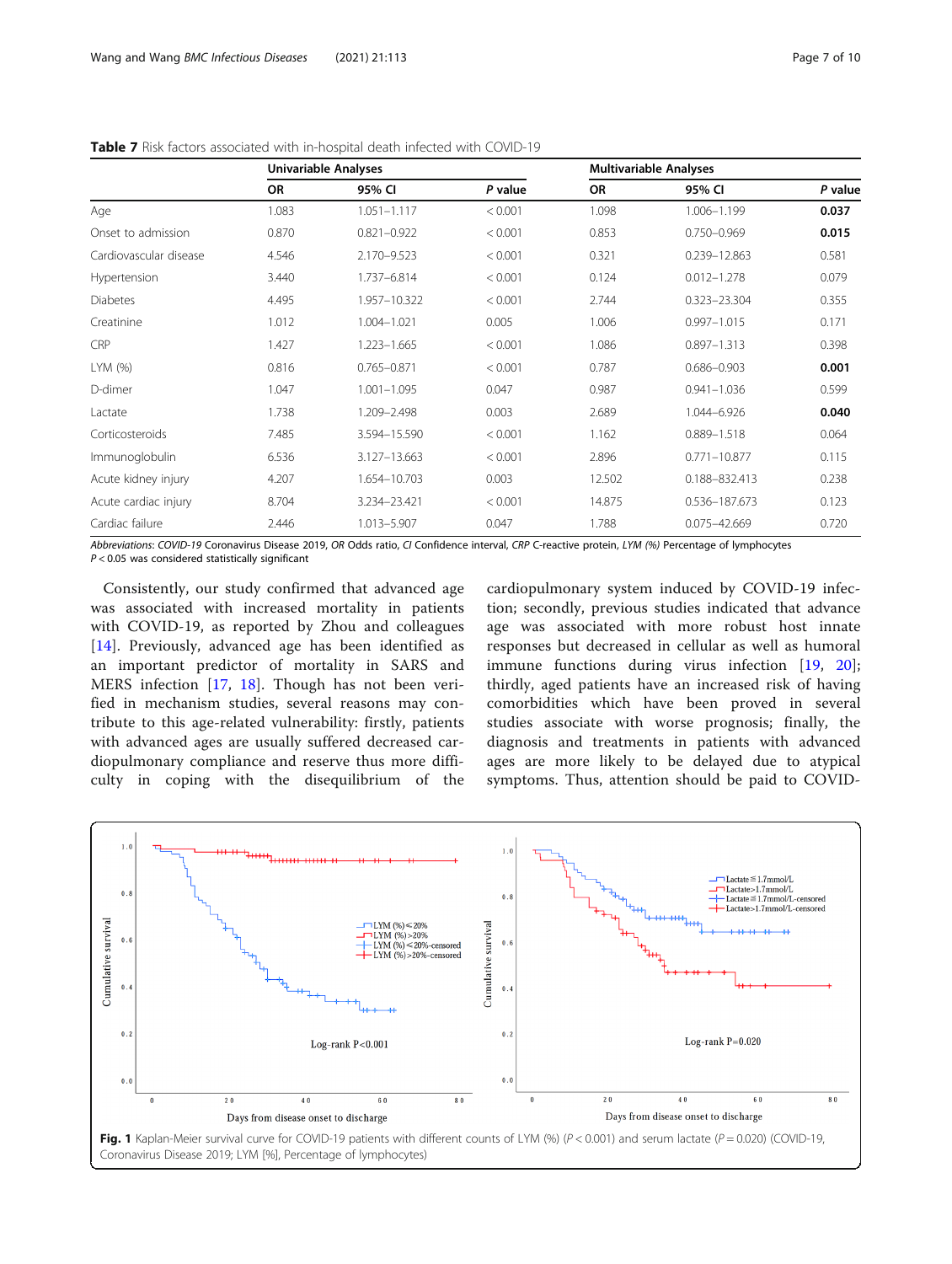19 patients of advanced ages, especially to whom having multiple comorbidities.

The shorter duration from disease onset to admission was an important factor highly related to odds for death in confirmed cases of COVID-19, which was contrary to previous studies [\[21](#page-9-0), [22\]](#page-9-0). This might due to the lack of understanding of this disease in the early pandemic when a large portion of patients who had mild or moderate illness refused to seek proper medical treatment. The shorter time from disease onset to admission for non-survivors in our study might imply a more rapid disease progression than we expected. The etiology of susceptibility to severe lung injury remains unclear. A recent study concluded that the determinants of disease severity seem to stem mostly from host factors, whereas viral genetic variation did not significantly affect outcomes [[23\]](#page-9-0). The balance between angiotensin-converting enzyme (ACE) 1 and ACE 2 activity as the host factors has been implicated in the pathogenesis of respiratory diseases and could play a role in the severity of COVID-19 [[24](#page-9-0)].

The multivariable logistic regression assay suggested that the decreased LYM (%) was an independent risk factor for in-hospital death and further analysis concluded that LYM (%) was a stronger indicator in predicting in-hospital death by the ROC assay. Previous studies

showed that lymphopenia was a risk factor for increased mortality rate for SARS and COVID-19 [[14,](#page-9-0) [25\]](#page-9-0). While in our study, there was no statistical difference observed in terms of lymphopenia between survivors and nonsurvivors. Liu and colleagues [\[26](#page-9-0)] demonstrated that the percentage of lymphocytes (LYM [%]) was a potential predictor of COVID-19 severity. Considering the fact that the WBC counts were significantly higher in the non-survivors in our cohort which might bias the result, we substituted the absolute lymphocyte count with the LYM [%] in the regression analysis model and repeated the assay. The decreased LYM (%) might be explained by the fact that coronavirus was able to destroy lymphocytes during an acute process. The decreased LYM% may reflect an under-activation and/or over exhausting of the immune system that consequently unable to control COVID-19 infection.

Serum lactate was identified as another risk factor associated with in-hospital death in our study. Lactate has been used as a prognostic marker in predicting the severity and outcome of sepsis and septic shock [\[27](#page-9-0)]. Shankar-Hari et al. suggested in their study that the adjusted odds ratio for hospital mortality increased linearly with lactate levels with lactate level > 2 mmol/L being the cutoff value for the diagnosis of septic shock [[28\]](#page-9-0). This finding had been further confirmed by some

<span id="page-7-0"></span>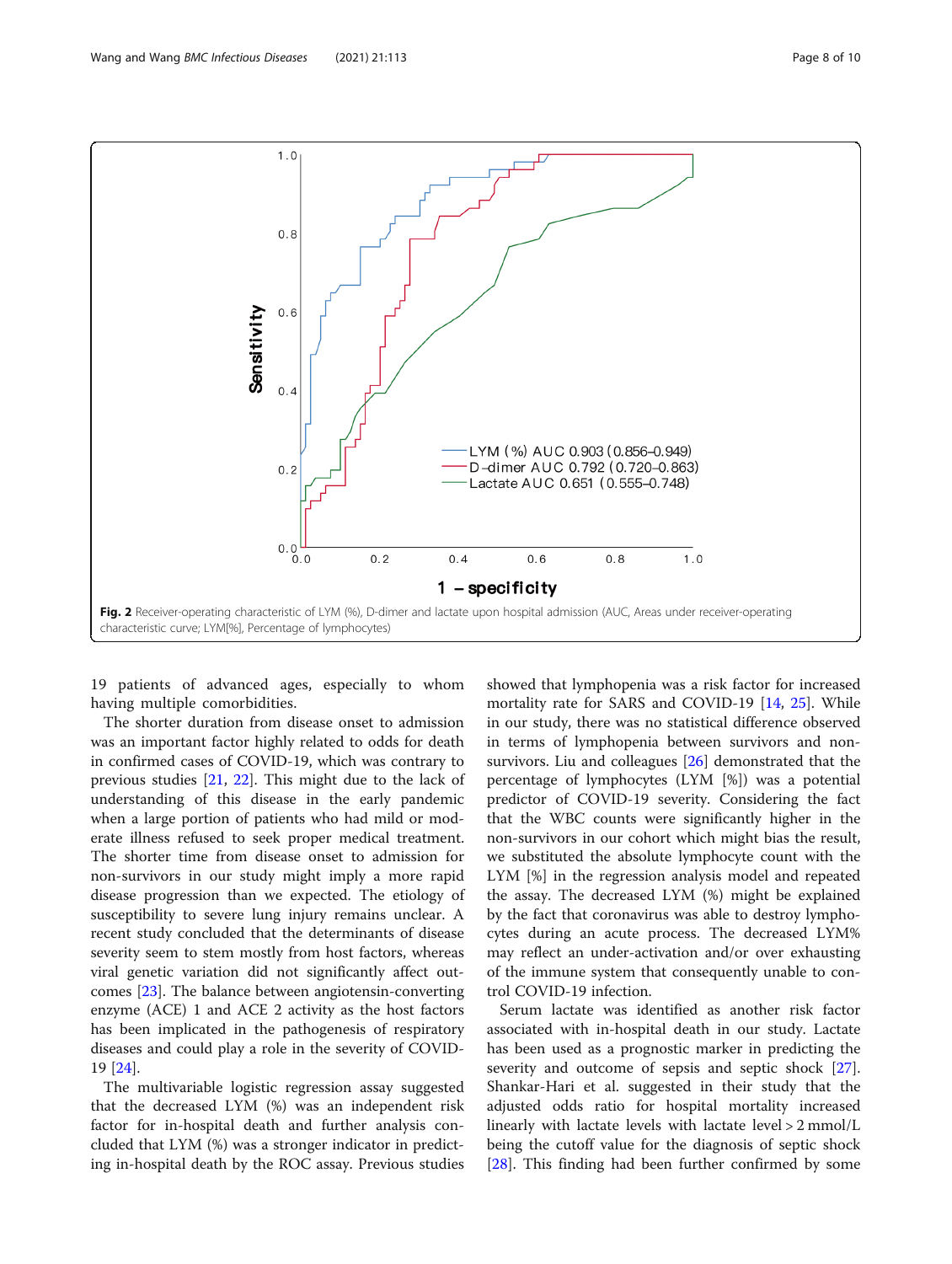<span id="page-8-0"></span>recent studies [\[29](#page-9-0)–[31\]](#page-9-0). In sepsis, patients usually experience hyperlactatemia as a consequence of tissue hypoperfusion, as well as a diminished lactate clearance rate due to dysfunction of the liver and kidney [\[32\]](#page-9-0). Inconsistent with our study, Zhou and colleagues [[14\]](#page-9-0) identified that sepsis and septic shock was a major complication for COVID-19 patients. Measurement of serum lactate seems to be a simple yet effective strategy to identify patients with increased risks.

A previous study suggested that about 90% of patients with severe pneumonia had increased coagulation activity, marked by the increased D-dimer concentrations [[33\]](#page-9-0). High levels of D-dimer were proved to be associated with an increased mortality rate in patients with sepsis identified in the emergency room [[34\]](#page-9-0). Previous COVID-19 studies also demonstrated that D-dimer greater than 1 μg/ml was associated with poor prognosis [[14\]](#page-9-0). While in our study, D-dimer was not independently associated with in-hospital death. This discrepancy might be due to the difference in patient selection. Future studies with a larger population are needed to confirm the conclusions.

# Limitations

This study had several limitations. Firstly, this study was a retrospective study conducted in a single-center, with a cohort that might not necessarily representable for the general population. Secondly, by excluding patients still in hospital receiving treatment as of March 20, 2020, the mortality rate in our study might be biased. Finally, the lack of more effective antiviral drugs and life support methods like extracorporeal membrane oxygenation in our hospital might contribute to the poor clinical outcomes in some severe patients.

# Conclusions

Our study indicated that the non-survivors of COVID-19 were older and with a disease course that progressed more rapidly compared to survivors. Advanced age, shorter duration from onset to admission, decreased LYM (%), and increased lactate level upon hospital admission were independent risk factors for in-hospital death of patients with COVID-19 during the early outbreak.

#### Abbreviations

COVID-19: 2019-novel coronavirus; OR: Odds ratio; CI: Confidence interval; LYM (%): Percentage of lymphocytes; ARDS: Acute respiratory distress syndrome; ROC: Receiver-operating characteristic; ICU: Intensive care unit; BALF: Bronchoalveolar lavage fluid; KDIGO: Kidney Disease: Improving Global Outcomes; CT: Computed tomography; AUC: Areas under receiver-operating characteristic curve; MERS: Middle east respiratory syndrome; COPD: Chronic obstructive pulmonary disease; WBC: White blood cell; CK: Creatine kinase; LDH: Lactate dehydrogenase; CRP: C-reactive protein; PCT: Procalcitonin; IL-6: Interleukin-6; IQR: Interquartile range; NEU (%): Percentage of neutrophils; ALT: Alanine aminotransferase; AST: Aspartate aminotransferase; BUN: Blood urea nitrogen; CK-MB: Creatine kinase-MB; BNP: Brain natriuretic peptide;

PaO2: Partial pressure of oxygen; PaCO2: Partial pressure of carbon dioxide; BE: Base excess; RRT: Renal replacement therapy

#### Acknowledgements

We would like to show our respect and gratitude to all the health workers who are at the first line of the outbreak response and fighting against COVID-19.

#### Authors' contributions

(I) Conception and design: ZQWand ZGW; (II) Administrative support: ZQW; (III) Provision of study materials or patients: ZQW and ZGW; (IV) Collection and assembly of data: ZQW and ZGW; (V) Data analysis and interpretation: ZGW; (VI) Manuscript writing: ZQW and ZGW; (VII) Final approval of manuscript: ZQW and ZGW.

#### Funding

The authors received no internal or external funding from their institution or department.

#### Availability of data and materials

The datasets used and/or analysed during the current study are available from the corresponding author on reasonable request.

#### Ethics approval and consent to participate

This study was approved by the ethics committee of the Central Hospital of Wuhan. Written informed consent was waived by the ethical commission due to the retrospective nature of the study. Administrative permissions to access the raw data were granted by the Central Hospital of Wuhan ethics committee. The data used in this study was anonymised before its use.

#### Consent for publication

Not applicable.

#### Competing interests

The authors have declared they have no interest.

#### Author details

<sup>1</sup>Department of Cardio-thoracic Surgery, Nanjing Drum Tower Hospital, The Affiliated Hospital of Nanjing University Medical School, Nanjing 210008, China. <sup>2</sup> Department of Obstetrics and Gynecology, The Central Hospital of Wuhan, Wuhan 430014, China.

### Received: 8 July 2020 Accepted: 17 January 2021 Published online: 25 January 2021

#### References

- 1. Wang C, Horby PW, Hayden FG, Gao GF. A novel coronavirus outbreak of global health concern. Lancet. 2020;395(10223):470–473. Epub 2020/01/28. doi: [https://doi.org/10.1016/S0140-6736\(20\)30185-9](https://doi.org/10.1016/S0140-6736(20)30185-9). PubMed PMID: 31986257.
- 2. WHO Coronavirus Disease (COVID-19) Dashboard. Available from: [https://](https://covid19.who.int) [covid19.who.int](https://covid19.who.int). Accessed 24 October 2020.
- 3. Chan JF, Yuan S, Kok KH, To KK, Chu H, Yang J, et al. A familial cluster of pneumonia associated with the 2019 novel coronavirus indicating personto-person transmission: a study of a family cluster. Lancet. 2020;395(10223): 514–523. Epub 2020/01/28. doi: [https://doi.org/10.1016/S0140-](https://doi.org/10.1016/S0140-6736(20)30154-9) [6736\(20\)30154-9](https://doi.org/10.1016/S0140-6736(20)30154-9). PubMed PMID: 31986261.
- 4. Jiang Y, Xu J, Zhou C, Wu Z, Zhong S, Liu J, et al. Characterization of cytokine/chemokine profiles of severe acute respiratory syndrome. Am J Respir Crit Care Med 2005;171(8):850–857. Epub 2005/01/20. doi: [https://doi.](https://doi.org/10.1164/rccm.200407-857OC) [org/10.1164/rccm.200407-857OC.](https://doi.org/10.1164/rccm.200407-857OC) PubMed PMID: 15657466.
- 5. Ko JH, Park GE, Lee JY, Lee JY, Cho SY, Ha YE, et al. Predictive factors for pneumonia development and progression to respiratory failure in MERS-CoV infected patients. J Inf Secur 2016;73(5):468–475. Epub 2016/08/16. doi: [https://doi.org/10.1016/j.jinf.2016.08.005.](https://doi.org/10.1016/j.jinf.2016.08.005) PubMed PMID: 27519621.
- 6. Huang C, Wang Y, Li X, Ren L, Zhao J, Hu Y, et al. Clinical features of patients infected with 2019 novel coronavirus in Wuhan, China. Lancet 2020;395(10223):497–506. Epub 2020/01/28. doi: [https://doi.org/10.1016/](https://doi.org/10.1016/S0140-6736(20)30183-5) [S0140-6736\(20\)30183-5](https://doi.org/10.1016/S0140-6736(20)30183-5). PubMed PMID: 31986264.
- 7. China tNHCo. Interpretation of pneumonia diagnosis and treatment scheme for novel coronavirus infection (trial version 7). Available from: [http://www.nhc.gov.](http://www.nhc.gov.cn/yzygj/s7652m/202003/a31191442e29474b98bfed5579d5af95.shtml)